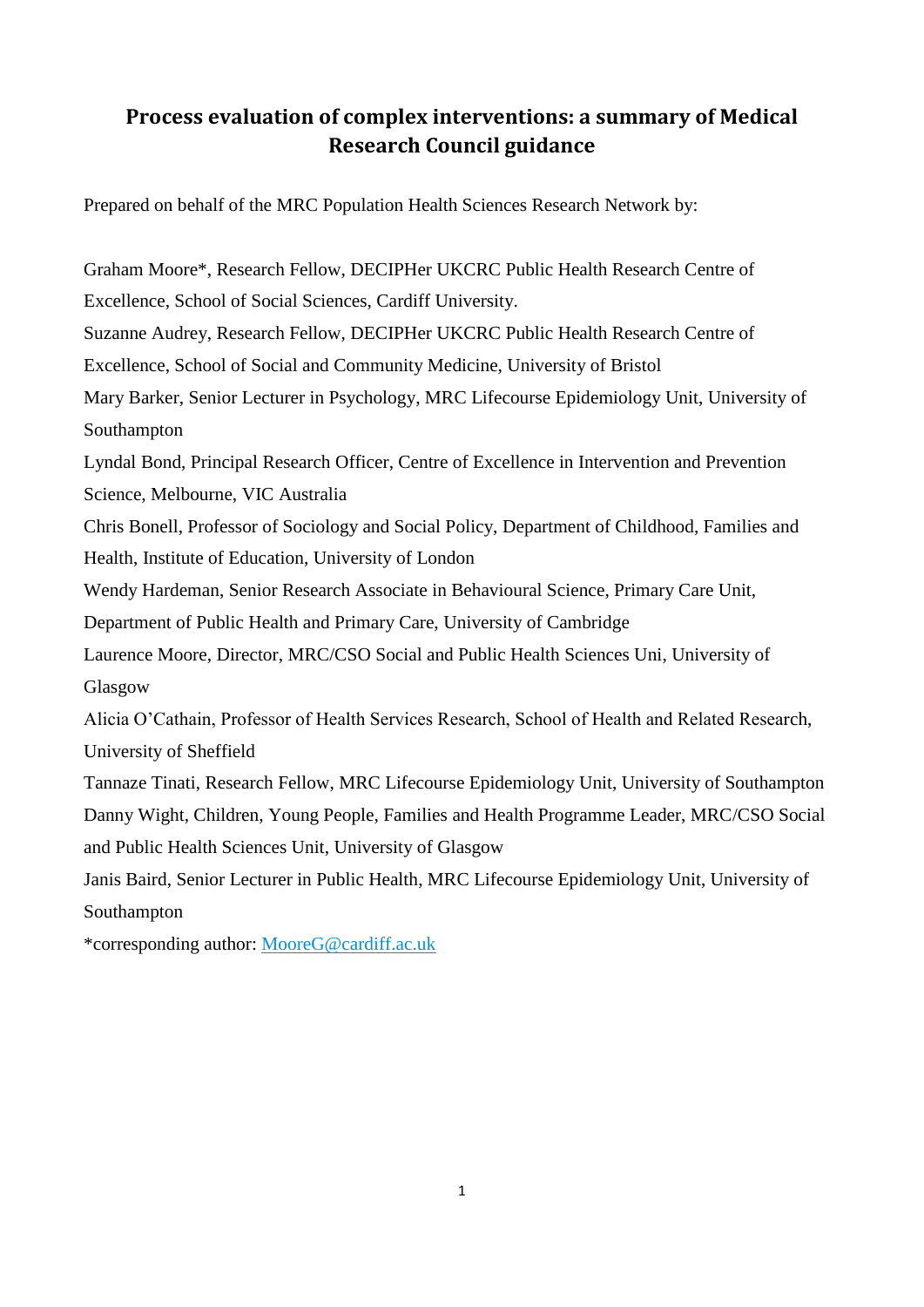This document provides a summary of new MRC guidance for process evaluation of complex interventions. The full guidance can be downloaded here:

<http://www.populationhealthsciences.org/MRC-PHSRN-Process-evaluation-guidance-final-2-.pdf> Additional summaries are published in a new book on complex intervention methods, and in a Research Methods and Reporting article in the BMJ.

- Moore G, Audrey S, Barker M, Bond L, Bonell C, Hardeman W, Moore L, O'Cathain A, Tinati T, Wight D, Baird J. (2015) Process evaluation of complex interventions: a summary of Medical Research Council guidance. In: Richards D, Hallberg IR, editors *Complex interventions in health: an overview of research methods*. Abingdon: Routledge.
- Moore G, Audrey S, Barker M, Bond L, Bonell C, Hardeman W, Moore L, O'Cathain A, Tinati T, Wight D, Baird J. Process evaluation of complex interventions: Medical Research Council guidance. *BMJ* 350:h1258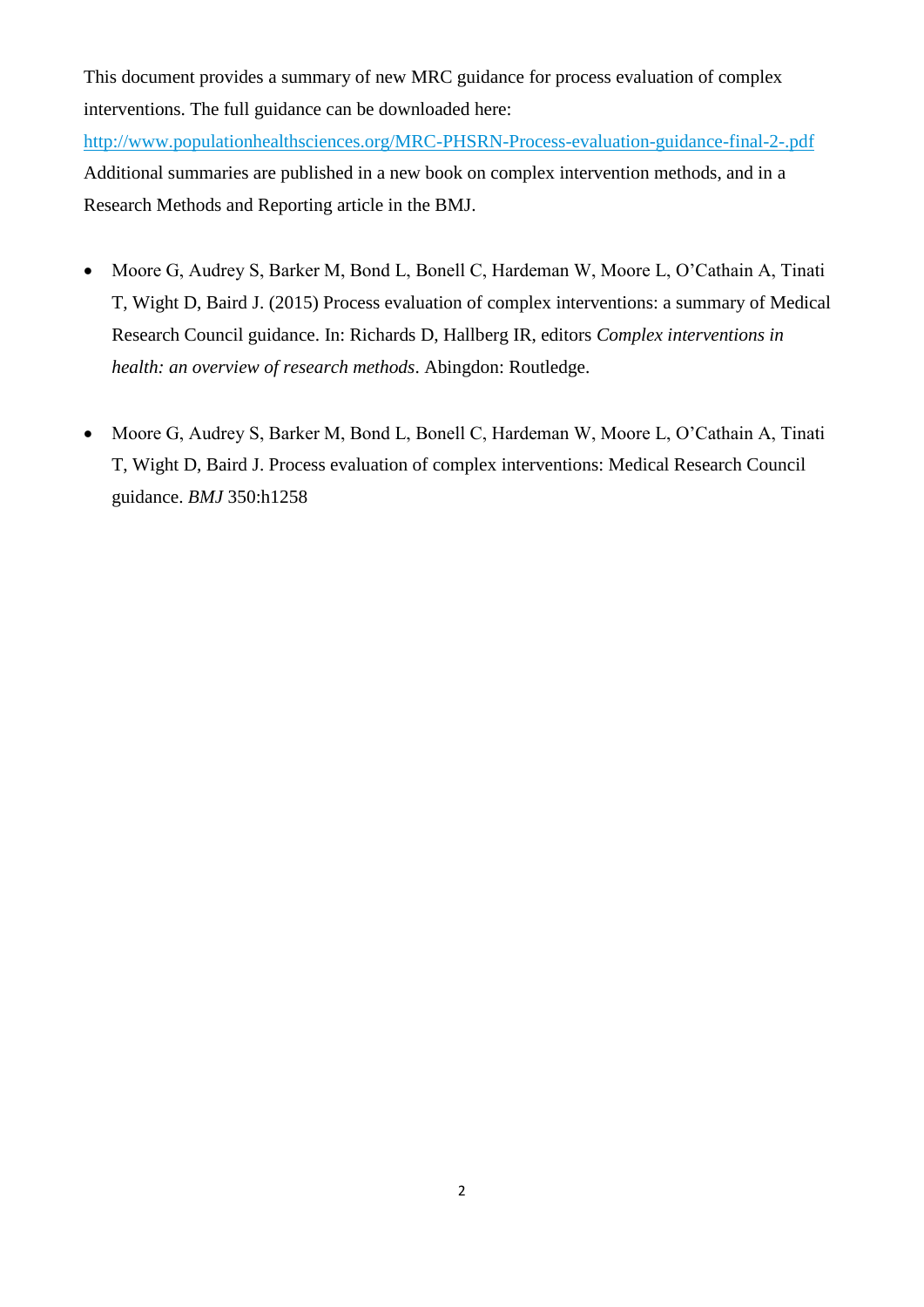## **Introduction**

Attempts to address public health problems such as smoking and obesity, and to build evidence for 'what works', increasingly involve developing and evaluating 'complex interventions'; commonly defined as interventions comprising multiple components which act in synergy to produce change.<sup>1</sup> They may target more than one cause simultaneously, including causes at multiple levels (e.g. individual, inter-personal, organisational), and will often be delivered in complex systems which respond unpredictably to intervention.  $2<sup>3</sup>$  While randomised controlled trials (RCTs) are typically regarded as the 'gold standard' method for establishing effectiveness (where randomisation is feasible), there are limits to the questions that outcomes evaluations can answer. Effect sizes do not provide policy-makers with information on how an intervention might be replicated in their context, or whether, if this is achieved, it will reproduce the outcomes observed in the trial. Earlier guidance for evaluating complex interventions focused on RCTs, making no mention of process evaluation.<sup>4</sup> However, updated guidance published in 2008 recognised the potential value of process evaluation within outcome evaluations, stating that it 'can be used to assess fidelity and quality of *implementation*, clarify causal *mechanisms* and identify *contextual factors* associated with variation in outcomes'  $(^{5}p12$  our emphasis). While specifying three key functions, updated guidance provided little insight into how to conduct a process evaluation.

In 2010, a workshop funded by the MRC Population Health Science Research Network (PHSRN) discussed the need for guidance to fill this gap.<sup>6</sup> There was consensus that researchers, funders and reviewers would benefit from guidance. Subsequently, a group of researchers with experience in evaluating public health interventions developed draft guidance drawing upon literature reviews, group discussions of case studies of process evaluations, workshops and discussions at several conferences and seminars, before circulating the guidance to academic, policy and practice stakeholders for comment. The original aim was to provide guidance on process evaluations of complex public health interventions (i.e. interventions focused on primary or secondary prevention of disease or positive health improvement, rather than health care). However, the guidance [\(http://www.populationhealthsciences.org/MRC-PHSRN-Process-evaluation-guidance-final-2-.pdf\)](http://www.populationhealthsciences.org/MRC-PHSRN-Process-evaluation-guidance-final-2-.pdf), is highly relevant to complex intervention research in other domains, such as health services and education. This document is a summary. The full guidance sets out the need for process evaluation, and presents a review of theories and frameworks which informed its development, before offering practical recommendations, and six detailed case studies. This summary provides an overview of the framework and its practical recommendations.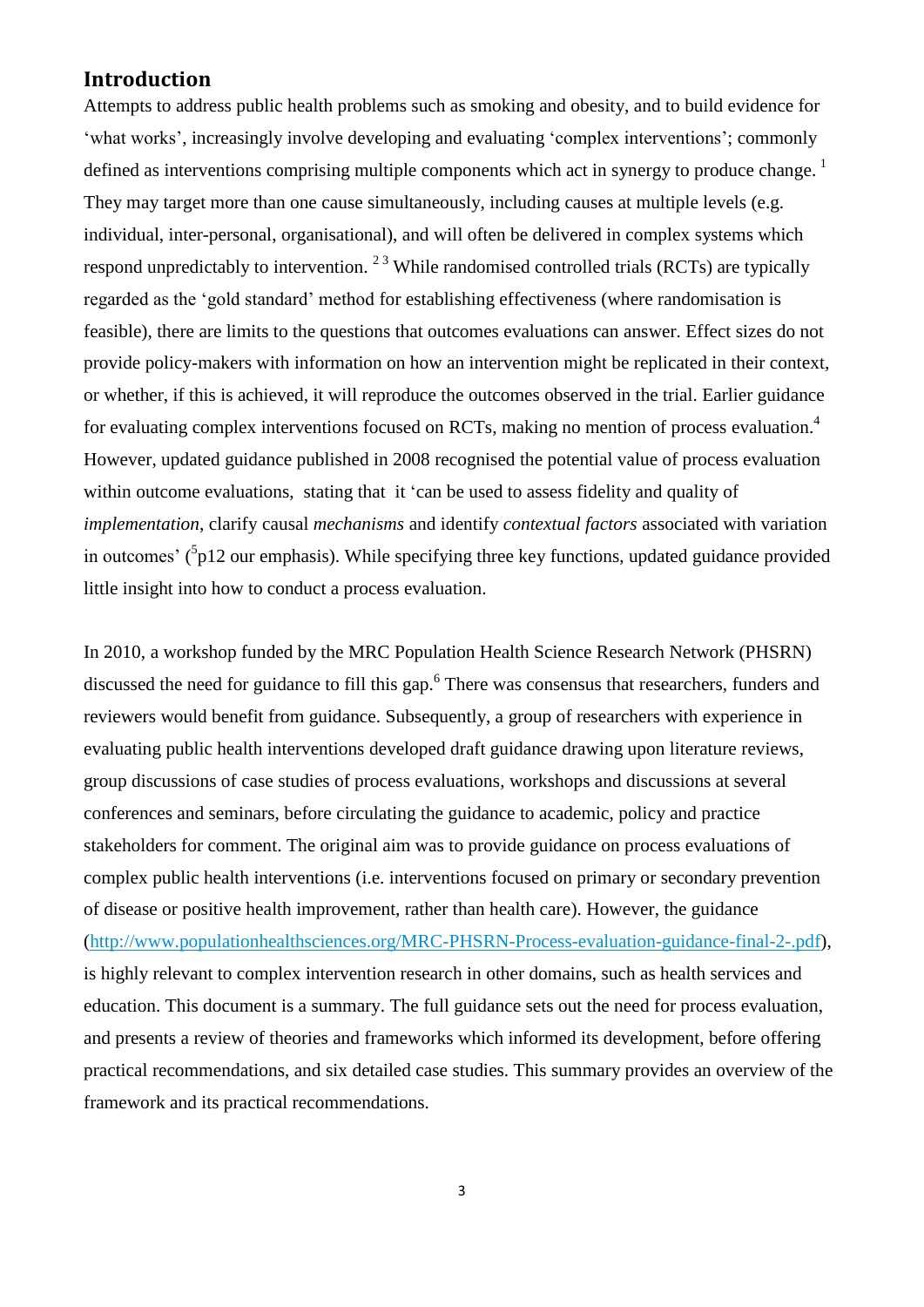## **The MRC process evaluation framework**

The three core themes for process evaluation described within the 2008 MRC complex interventions guidance<sup>5</sup> form the basis for the new process evaluation framework (Figure 1). Our framework places explicit emphasis on using intervention theory to shape process evaluation. By theory, we are referring to causal assumptions regarding how the intervention will work in context. Such assumptions may be drawn from social science theory, although complex interventions will often also be informed by assumptions drawn from other sources such as past experience or 'common sense'. An intervention as simple as a health information leaflet, for example, may reflect an assumption that ignorance of health consequences is a key modifiable cause of a health related behaviour, or that a reminder of health risks may be a cue to action. As will be discussed below, making these assumptions explicit helps to frame implementation assessments, and enables evaluators to test hypothesised mechanisms of impact and contextual influences, while also generating new intervention theory. The framework emphasises the dynamic nature of relationships between implementation, mechanisms and context, illustrated in Figure 1.

Figure 1: Key functions of process evaluation and relationships amongst them (blue boxes represent components of process evaluation, informed by the intervention description, which inform interpretation of outcomes)



**Mechanisms of impact: how does the delivered intervention produce change?** Rather than passively receiving interventions, participants' actively interact with them, with outcomes produced by these interactions, in context.<sup>13</sup> Hence, understanding how participants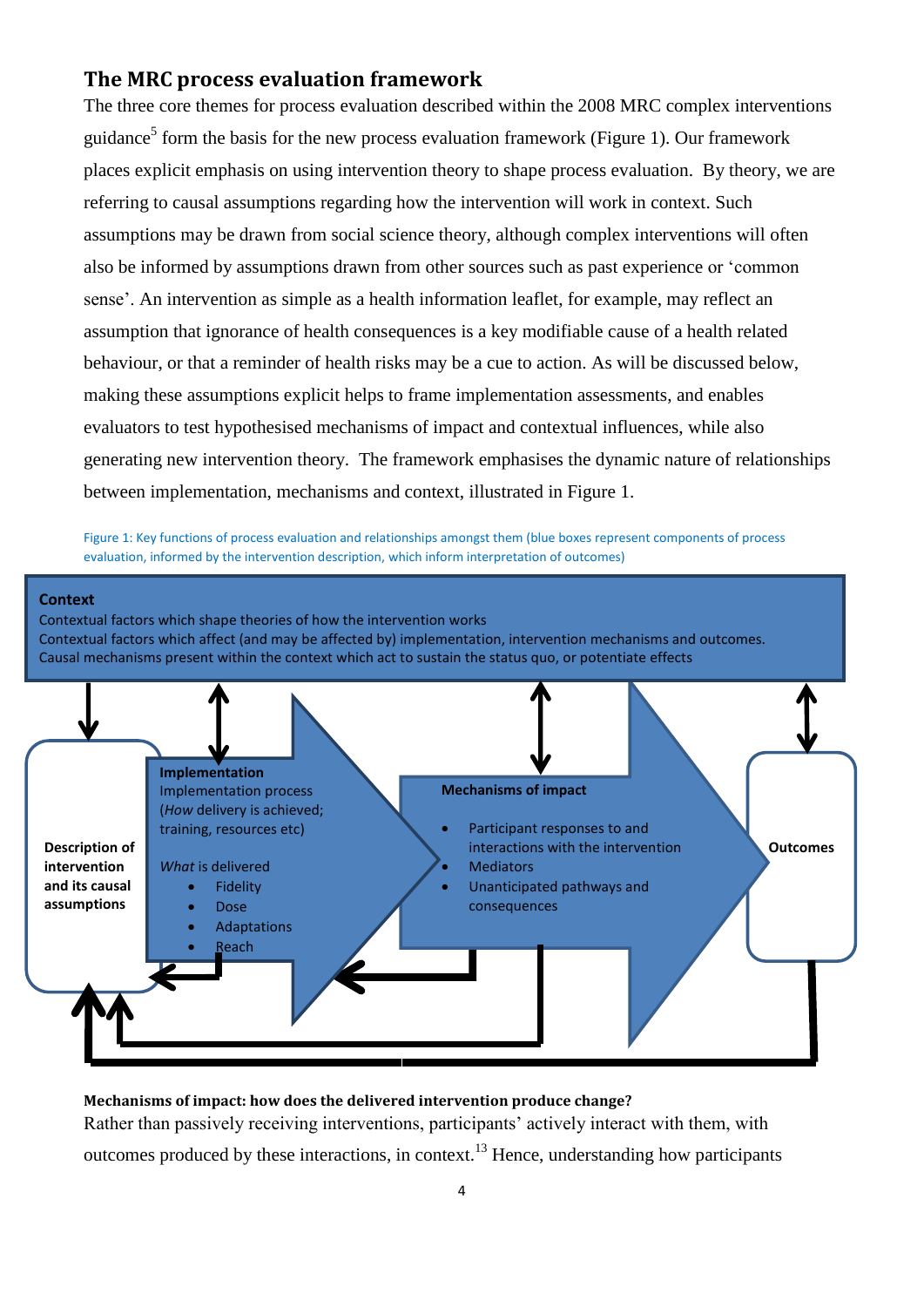respond to and interact with complex interventions is crucial in attempting to understand how they work.<sup>14</sup> Process evaluations may test the causal assumptions made by intervention developers through quantitative assessments of pre-specified causal pathways, while using qualitative methods to generate new theory.<sup>15</sup>

### **Context: how does context affect implementation and outcomes?**

'Context' may include anything external to the intervention which impedes or strengthens its implementation or effects. Evaluators may need to understand how implementers' readiness or ability to change are influenced by pre-existing circumstances, skills, organisational norms, resources and attitudes. Implementing a new intervention will often involve mutual adaptation, with the context changing to fit the intervention and vice versa.<sup>16</sup> Pathways underlying problems targeted by interventions may differ from one context or subgroup to another.<sup>17</sup> As a result, an intervention may have different effects in different contexts. Hence, context can influence implementation and mechanisms of impact. Even where an intervention is relatively simple, its interaction with its context may be highly complex.

#### **Functions at different stages of evaluation**

The emphasis upon each of the functions of process evaluation described above, and the means of investigating them, may vary according to the stage at which process evaluation takes place. Feasibility testing (exploring if it will be possible to implement and evaluate the intervention) and piloting (conducting a smaller version of the main study) should take place prior to fully powered evaluation of effectiveness.<sup>15</sup> Insufficient feasibility testing and piloting may result in a subsequent evaluation failing to test the intended intervention because implementation structures are inadequate (implementation failure), or because the evaluation design proves infeasible (evaluation failure). Using process evaluation to explore the feasibility of the intervention, implementation processes, and key mechanisms of impact, should optimise the intervention prior to evaluating effectiveness. When evaluating effectiveness, emphasis shifts from attempting to shape the intervention and its delivery structures, towards examining the internal validity of conclusions about effectiveness by assessing the quantity and quality of what was delivered. However, new challenges emerge from increased scale, which leads to greater variation in participant characteristics and contexts of implementation. Process evaluation needs to understand how this greater diversity affects the implementation and functioning of the intervention.

## **Planning, designing, conducting and reporting a process evaluation**

Given the diversity in types of complex interventions and uncertainties posed by them, not all process evaluations address the same aims or use the same methods. However, process evaluation involves thinking through common issues in order to arrive at the best possible solution for the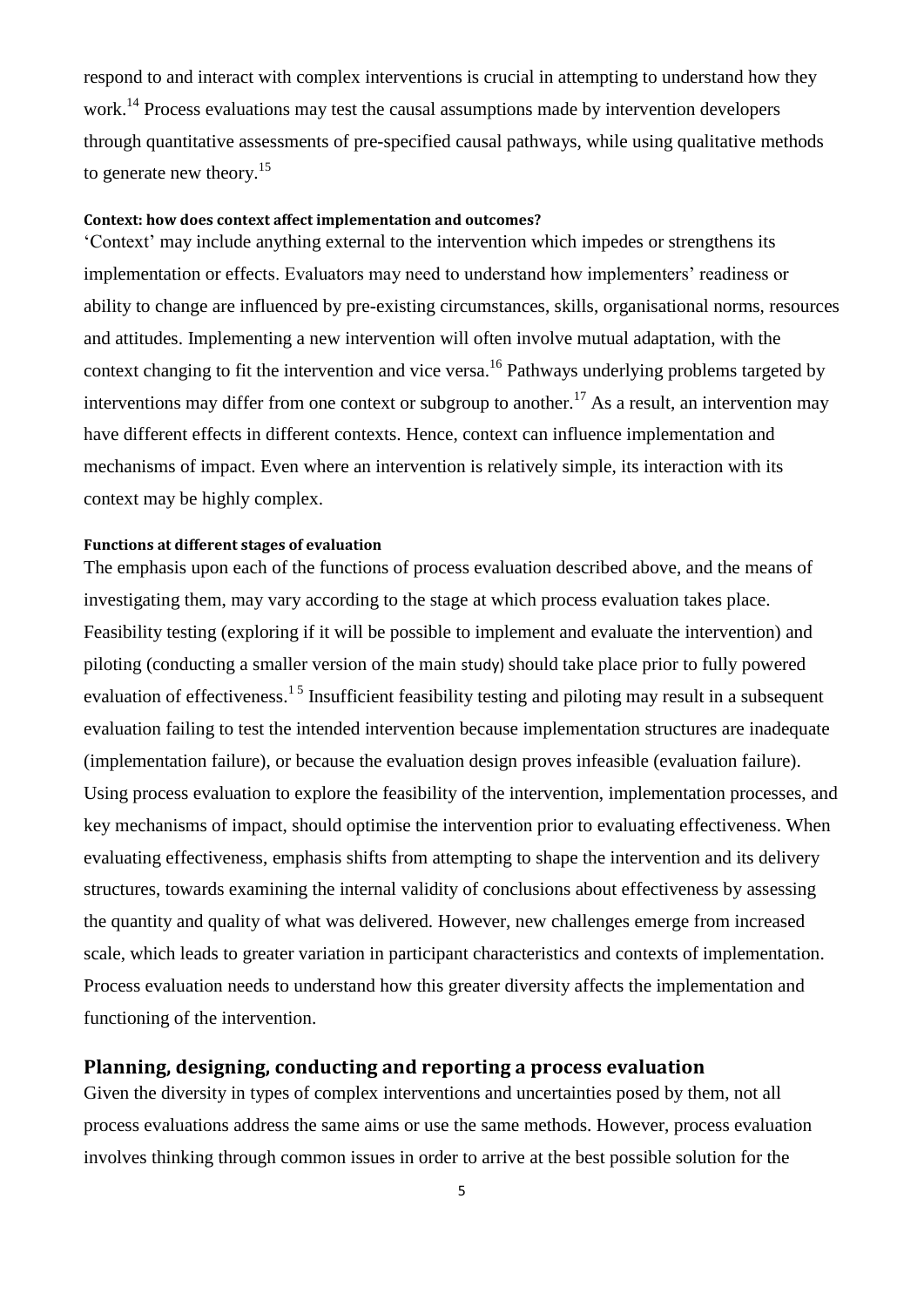problem under investigation. Key recommendations within the new MRC guidance for process

evaluation are summarised in box 1. The remainder of this paper expands upon these.

Box 1: Key recommendations and issues to consider in planning, designing and conducting, analysing and reporting a process evaluation

## **When planning a process evaluation, we recommend that evaluators:**

- Carefully define the parameters of relationships with intervention developers or implementers.
	- o Balance the need for sufficiently good working relationships to allow close observation, against the need to remain credible as independent evaluators
	- o Agree whether evaluators will play an active role in communicating findings as they emerge (and helping correct implementation challenges) or play a more passive role
- Ensure that the research team has the correct expertise. This may require:
	- o Expertise in qualitative and quantitative research methods
	- o Appropriate inter-disciplinary theoretical expertise
- Decide the degree of separation or integration between process and outcome evaluation teams
	- o Ensure effective oversight by a principal investigator who values all evaluation components
	- o Develop good communication systems to minimise duplication and conflict between process and outcomes evaluations

## o Ensure that plans for integration of process and outcome data are agreed from the outset

## **When designing and conducting a process evaluation, we recommend that evaluators:**

- Clearly describe the intervention and clarify causal assumptions (in relation to how it will be implemented, and the mechanisms through which it will produce change, in a specific context)
- Identify key uncertainties and systematically select the most important questions to address.
	- o Identify potential questions by considering the assumptions represented by the intervention
	- o Agree scientific and policy priority questions by considering the evidence for intervention assumptions and consulting the evaluation team and policy/practice stakeholders
	- o Identify previous process evaluations of similar interventions and consider whether it is appropriate to replicate aspects of them and build upon their findings
- Select a combination of methods appropriate to the research questions
	- o Use quantitative methods to measure key process variables and allow testing of pre-hypothesised mechanisms of impact and contextual moderators
	- o Use qualitative methods to capture emerging changes in implementation, experiences of the intervention and unanticipated or complex causal pathways, and to generate new theory
	- o Balance collection of data on key process variables from all sites or participants with detailed data from smaller, purposively selected samples

#### o Consider data collection at multiple time points to capture changes to the intervention over time

### **When analysing process data, we recommend that evaluators:**

- Provide descriptive quantitative information on fidelity, dose and reach
- Consider more detailed modelling of variations between participants or sites in terms of factors such as fidelity or reach (e.g. are there socioeconomic biases in who received the intervention?)
- Integrate quantitative process data into outcomes datasets to examine whether effects differ by implementation or pre-specified contextual moderators, and test hypothesised mediators
- Collect and analyse qualitative data iteratively so that themes that emerge in early interviews can be explored in later ones
- Ensure that quantitative and qualitative analyses build upon one another (e.g. qualitative data used to explain quantitative findings, or quantitative data used to test hypotheses generated by qualitative data)
- Where possible, initially analyse and report process data prior to knowing trial outcomes to avoid biased interpretation
- Transparently report whether process data are being used to generate hypotheses (analysis blind to trial outcomes), or for post-hoc explanation (analysis after trial outcomes are known)

## **When reporting process data, we recommend that evaluators:**

- Identify existing reporting guidance specific to the methods adopted
- Report the logic model or intervention theory and clarify how it was used to guide selection of research questions and methods
- Disseminate findings to policy and practice stakeholders
- Where multiple journal articles from the same process evaluation are published, ensure that each article makes clear its context within the evaluation as a whole
	- o Publish a full report comprising all evaluation components or a protocol paper describing the whole evaluation, to which reference should be made in all articles
	- 6 readership beyond the specific intervention in questiono Emphasise contributions to intervention theory or methods development to enhance interest to a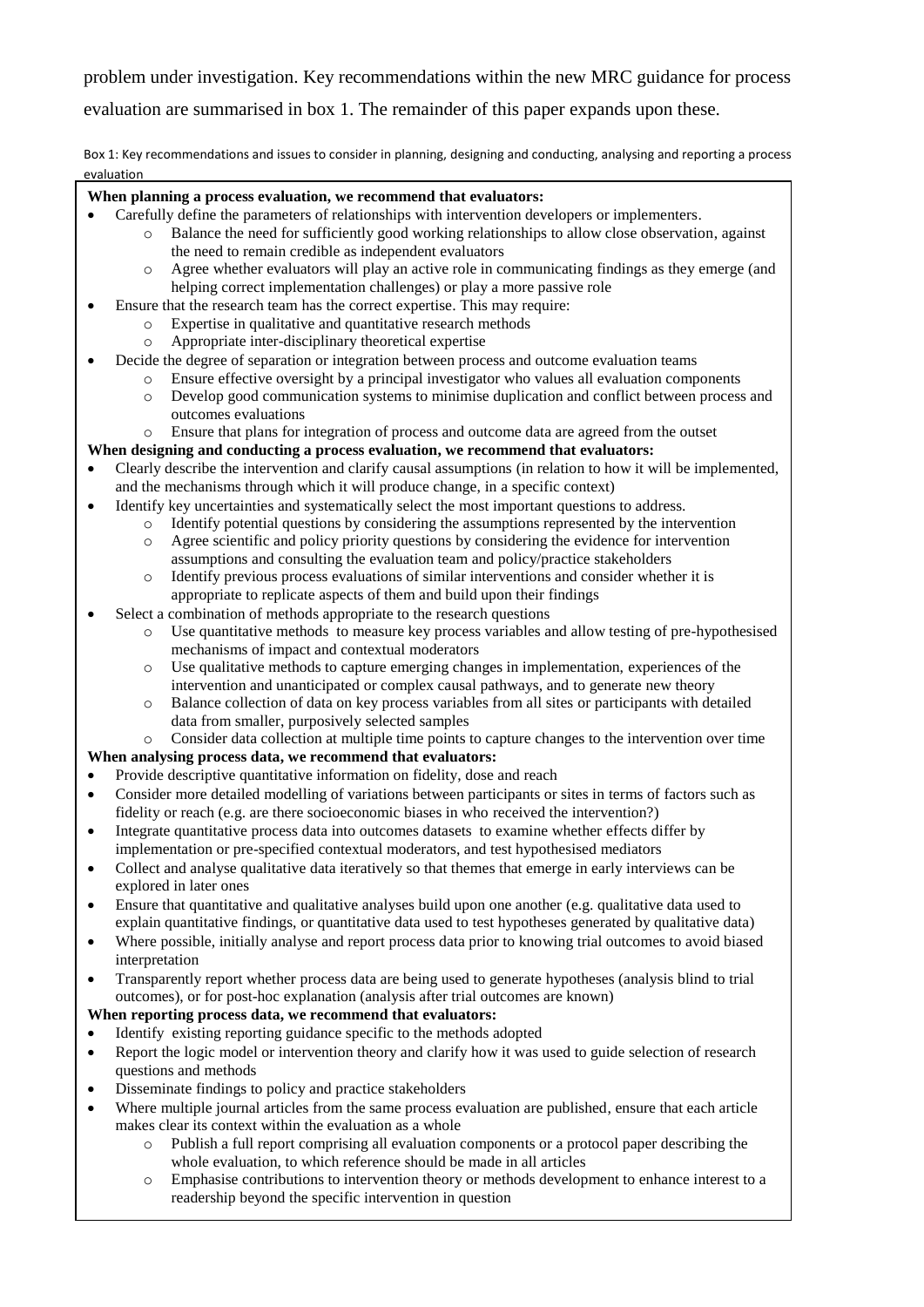#### **Planning a process evaluation**

As indicated in Box 1, key considerations in planning a process evaluation centre on the negotiation of relationships with policy and practice stakeholders, resources and staffing, and relationships between process evaluation and other evaluation components such as outcomes evaluation. Challenges and recommendations in relation to each of these issues are now discussed.

#### *Working with programme developers and implementers*

Achieving a high quality process evaluation requires good working relationships with stakeholders involved in developing or delivering the intervention. These relationships can be difficult to build due to professional or personal interests in portraying the intervention in a positive light, or because evaluation is seen as threatening. However, without them, close observation of the intervention can be challenging. While building these relationships is vital, evaluators also need to ensure that they maintain sufficient independence to observe the work of these stakeholders critically. Hence, transparently reporting the nature of relationships with policy and practice stakeholders, and remaining reflexive about how these affect the evaluation, is crucial. Occasional peer review by researchers external to the project may help to identify how researchers' positions have affected the evaluation. One key challenge in working with intervention stakeholders centres on structures for communicating emerging findings. That is, whether process evaluators will act as passive observers who feed findings back at the end, or play an active role in identifying and helping to 'correct' problems in implementation as and when they appear.<sup>18</sup> Agreeing systems for communicating information to stakeholders at the outset of the study may help to avoid perceptions of undue interference, or that the evaluator withheld important information. Taking an active role is appropriate at the feasibility testing stage. However, when aiming to establish effectiveness under real world conditions, it will generally be appropriate to assume a more passive role in order to avoid compromising the external validity of trial findings.

#### *Resources and staffing*

Process evaluations involve prioritising from numerous potential research questions, combining quantitative and qualitative methods, and often, drawing together theories from multiple disciplines. Hence, there is a need to ensure that sufficient expertise and experience can be drawn upon to decide on and achieve the aims of the process evaluation. A process evaluation team will usually require expertise in quantitative and qualitative methods. The team should ideally also have a good understanding of relevant theory, drawing upon multiple disciplines (e.g. sociology and psychology) where appropriate. It is vital that the evaluation is overseen by a principal investigator who values all aspects of the evaluation. Sufficient resources should be costed to allow collection and analysis of large quantities of diverse data.

7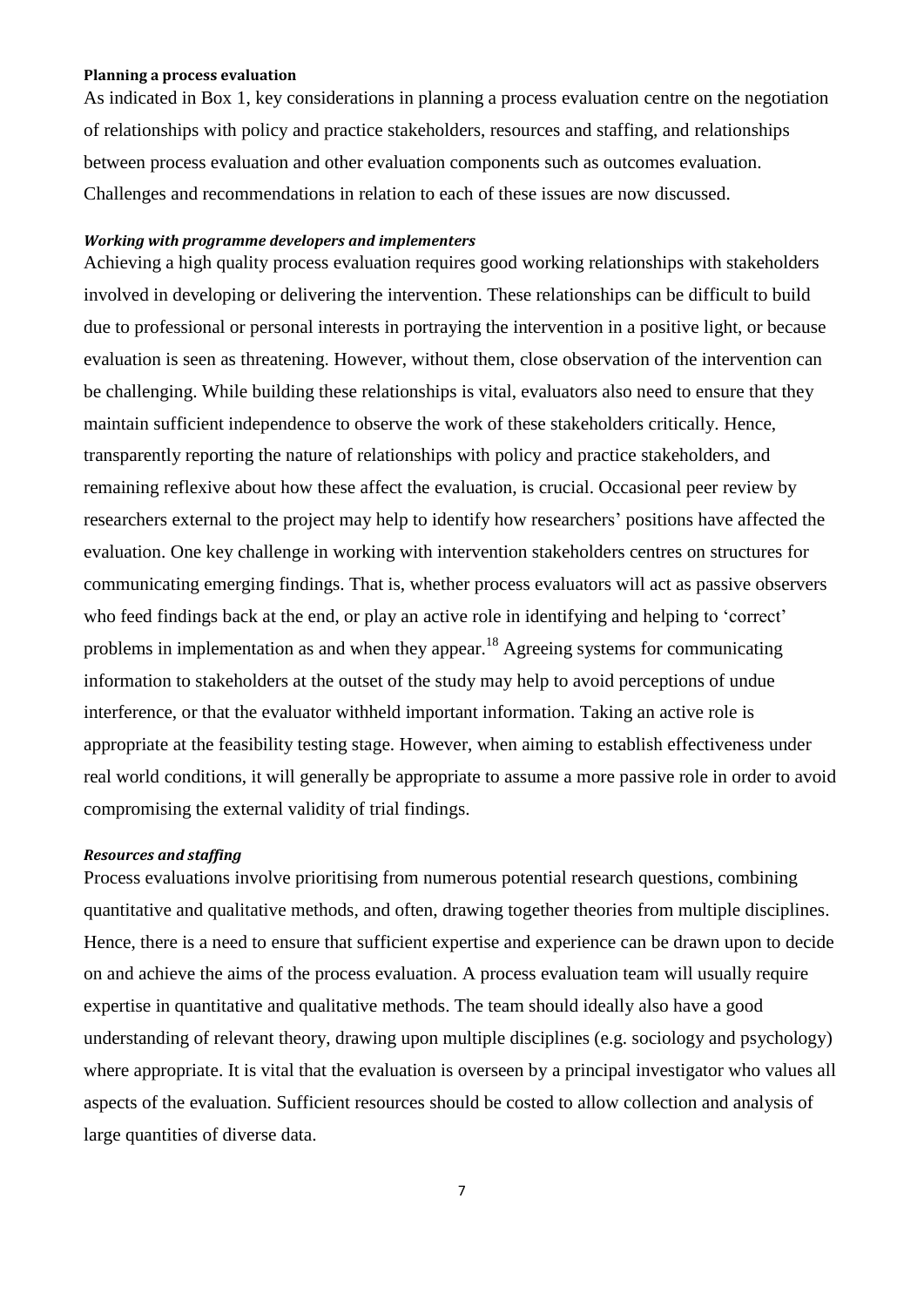### *Relationships within evaluation teams*

Process evaluation will typically form part of a study which includes outcomes and economic evaluation. Defining relationships between the components of an evaluation at the planning stage is crucial. Some evaluators choose to separate process and outcome teams, while in other cases the same people contribute to both process and outcomes evaluation. Some pros and cons of each model are presented in Box 2. Where allocated to separate teams, effective communications between teams must be maintained to prevent duplication or conflict. Where conducted by the same individuals, there is a need for openness and reflexivity about how this might influence the conduct and interpretation of the evaluation. Effective integration between components of an evaluation is more likely to be achieved where a team is assembled whose members respect and see value in one another's work, and where the overall study is overseen by a principal investigator who values integration.<sup>19</sup>

## Box 2. Relationship between process evaluation and outcome evaluation teams: arguments for separation versus integration

#### **Arguments for separation:**

- Separation may reduce potential biases in analysis of outcomes data arising from feedback on the perceived functioning of the intervention.
- Where a controlled trial is taking place, process evaluators cannot be blinded to treatment condition. Those collecting or analysing outcomes data ought to be blinded where possible.
- Analysing process data without knowledge of trial outcomes prevents fishing for explanations and biasing interpretations. While it may not always be practical to delay outcomes analysis until process analyses are complete, it may be possible for these to be conducted concurrently without biasing one another where separate researchers are responsible for them.
- Process evaluation may produce data which would be hard for those who have vested in the trial to analyse and report dispassionately.
- Where there are concerns about a trial among implementers or participants, it may be easier for process evaluators to build rapport with participants and understand their concerns if they have a degree of separation from the trial.

## **Arguments for integration:**

- Process evaluators and outcomes evaluators will want to work together to ensure that data on implementation can be integrated into analysis of outcomes, or that data on emerging process issues can be integrated into trial data collections.
- Data collection of intermediate outcomes and causal processes identified by process evaluators may be integrated into data collection of outcomes evaluation.
- If some relevant process measures are already being collected as part of the outcomes evaluation, it is important to avoid duplication of efforts and reduce measurement burden for participants.
- One component of data collection should not compromise another. For example, if collection of process data is causing a high measurement burden for participants, this may lead to lower response to outcomes assessments.

#### **Designing and conducting a process evaluation**

As indicated in Box 1, key challenges in designing and conducting a process evaluation centre on

identification of the most important questions for process evaluation to address, and selecting

appropriate methods to address them. Before evaluators can decide upon core questions, a clear

description of the intervention and its underlying assumptions is vital.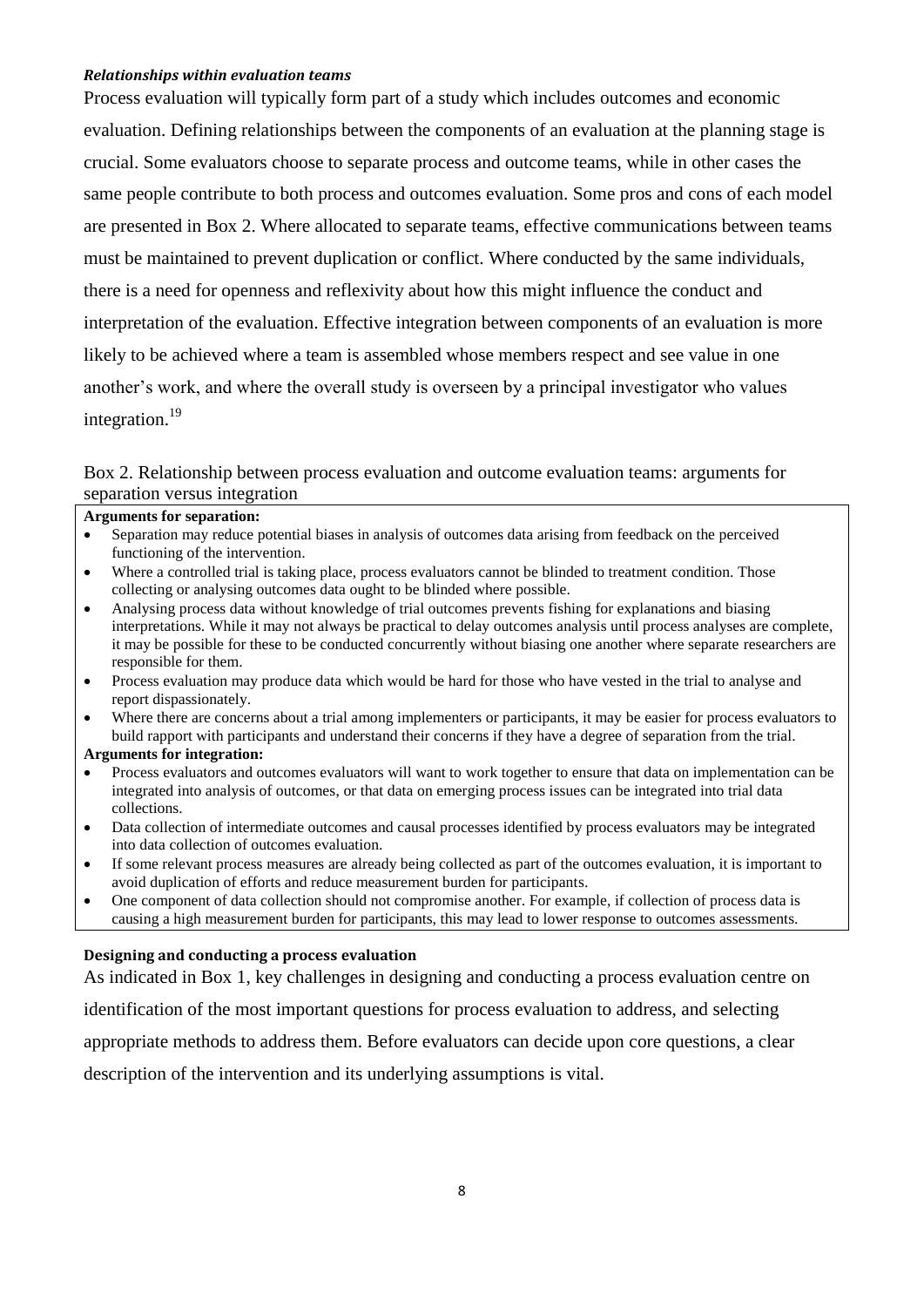#### *Describing the intervention and clarifying causal assumptions*

A clear description of the intended intervention, how it will be implemented and causal assumptions about how it will work in context may have been developed prior to evaluation. In such cases, designing a process evaluation will begin by reviewing these descriptions to decide what aspects of implementation, mechanisms of impact or context require investigation. However, where there is ambiguity over what the intervention is or how it is intended to work, working with intervention developers to generate a shared understanding of these issues is highly recommended. It is useful if interventions and their evaluations draw explicitly on existing social science theories, so that these can be tested and refined. However, focusing narrowly on inappropriate theories from a single discipline can be problematic. For example, psychological theory is useful for interventions which work at the individual level, though individual-level theorising becomes less useful when intervening with schools or communities.<sup>20</sup> Depicting the intervention and its causal assumptions in a logic model is highly recommended. $^{21}$  Logic models take various forms, but typically set out the resources needed to deliver an intervention, intended intervention activities, and the anticipated processes linking these intervention activities to ultimate intervention goals. An example of a logic model is given for INCLUSIVE (Figure 2), a school-based intervention drawing upon sociological theory.<sup>22</sup> The intervention aimed to improve student health through promoting 'restorative practices' across the whole school, and involved a set of standard structures and processes which aimed to trigger changes in organisational ethos and practice. Full implementation related to delivery of these key structures and processes, whereas activities delivered to students as a result of organisational changes varied by school.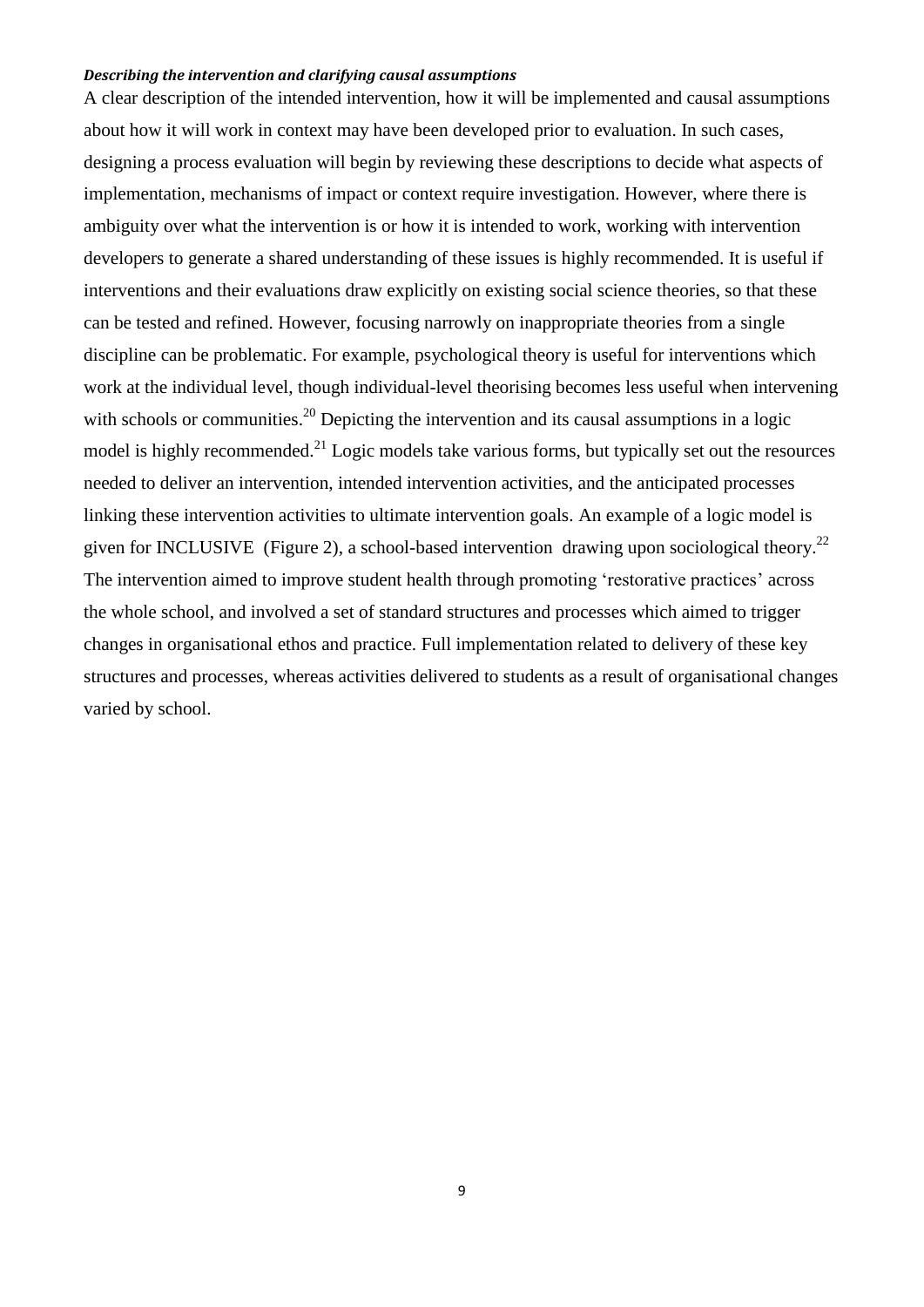| <b>INCLUSIVE intervention</b><br>inputs                                                                                                             | <b>Intervention processes and</b><br>actions                                                                             | <b>Changes to school</b><br>practices ('boundaries' and<br>'framing')         | <b>Changes to school ethos</b><br>(instructional and<br>regulatory orders)                                                  | <b>Student intermediate</b><br>impacts                                                                            | <b>Student health</b><br>outcomes                                 |
|-----------------------------------------------------------------------------------------------------------------------------------------------------|--------------------------------------------------------------------------------------------------------------------------|-------------------------------------------------------------------------------|-----------------------------------------------------------------------------------------------------------------------------|-------------------------------------------------------------------------------------------------------------------|-------------------------------------------------------------------|
| Funding of £4k for<br>admin costs, staff<br>cover and specific<br>actions per schools                                                               | <b>Action group decides</b><br>priorities, oversees<br>actions<br><b>Primary RP</b>                                      | Improved<br>communication and<br>relationships<br>between:                    | 'Instructional order'*<br>more engaging and<br>combines academic<br>and emotional learning                                  | More students engage<br>in learning with high<br>aspirations                                                      | Reduced bullying<br>and aggression<br>(primary outcome)           |
| Survey needs of year-8<br>students and audit of<br>existing policies and<br>practices to identify<br>priorities                                     | School policies and rules<br>reviewed and revised<br>PSHE curricula reviewed<br>and new social /<br>emotional curriculum | students;<br>staff and students.                                              | 'Regulatory order'**<br>more responsive,<br>inclusive and                                                                   | More students connect<br>to school community<br>and avoid anti-school<br>groups and risk<br>behaviours            | Improved quality<br>of life and<br>emotional and<br>mental health |
| Facilitation of action<br>group meetings<br>comprising staff and<br>students                                                                        | delivered<br>Secondary RP<br>Peer mediation reviewed                                                                     | More student-<br>centred, responsive<br>'framing' of:<br>learning & teaching; | cooperative<br>Fostering positive<br>relationships<br>Conflict viewed as<br>opportunity for                                 | More students<br>develop 'life skills' (i.e.<br>managing emotions and<br>communication)                           | Reduced substance<br>use and sexual risk                          |
| Staff training in<br>restorative practices<br>(RP) (intro,<br>intermediate and<br>Ihanncuha<br>New social and<br>emotional skills<br>curriculum and | and revised<br>Staff trained in<br>restorative practice<br><b>Tertiary RP</b><br>'Circle time'                           | discipline;<br>social support;<br>management and<br>organisation.             | learning<br>All staff and students<br>responsible for safer,<br>more supportive,<br>respectful and<br>engaging school ethos | More students form<br>trusting, empathetic<br>and warm relationships<br>More students make<br>healthier decisions | Reduced truancy<br>and school<br>exclusions                       |
| learning materials                                                                                                                                  |                                                                                                                          |                                                                               |                                                                                                                             |                                                                                                                   |                                                                   |

Figure 2: Logic model for the INCLUSIVE intervention

**\*** i.e. learning and teaching in school \*\* i.e. discipline, social support and sense of community in school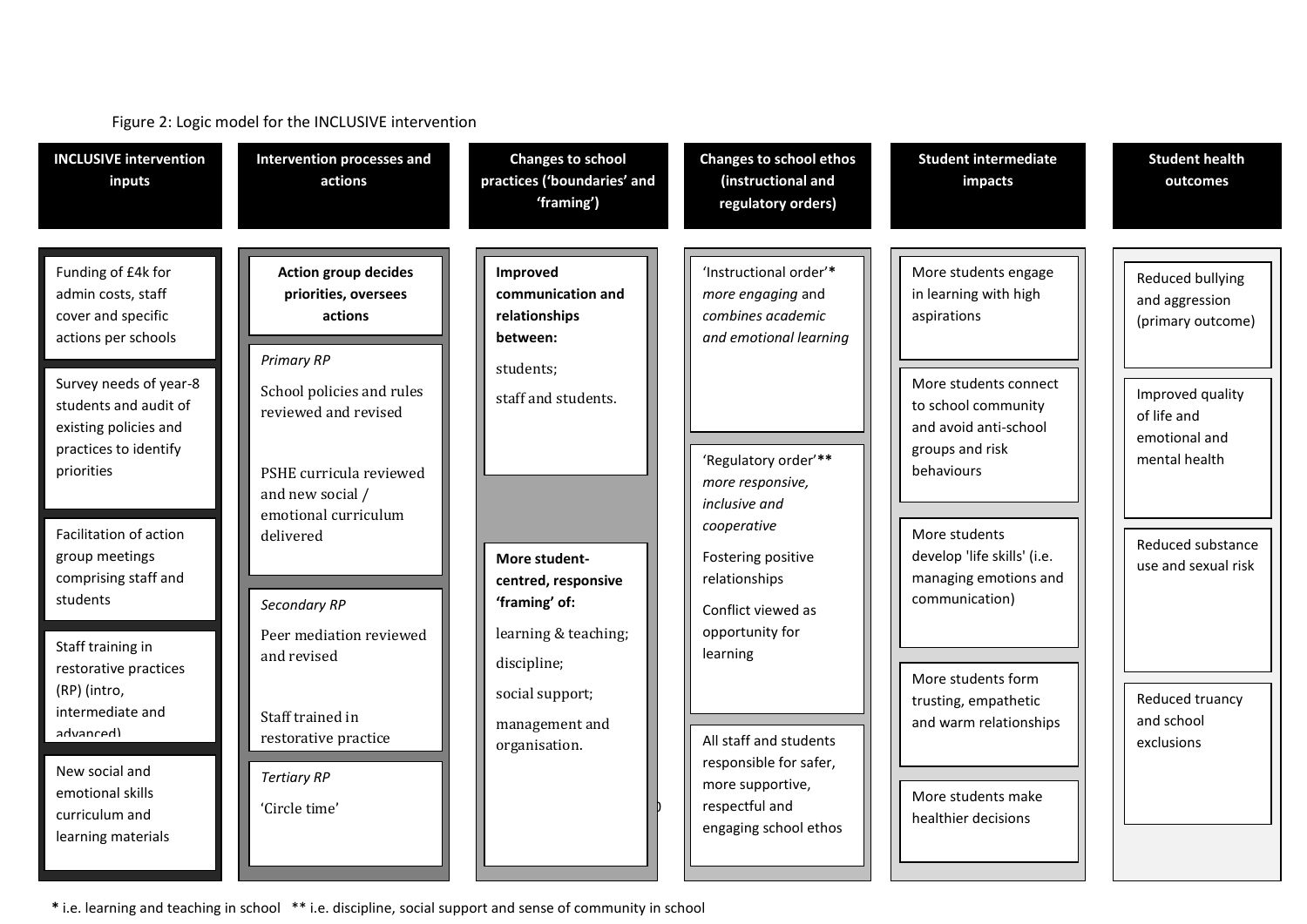#### *Learning from previous process evaluations.*

When designing a new process evaluation, it is important to be mindful that at some point, the evaluation may be included in systematic reviews which aim to synthesise evaluations of interventions with similar theories of change. Process evaluation will provide the information on implementation and context which Waters and colleagues argue is a non-negotiable part of the review process, if reviews are to assist decision-makers.<sup>23</sup> It is helpful if process evaluations of similar interventions build upon one another's findings and use comparable methods to capture implementation and context, so that reviewers can make meaningful comparisons across studies. It is therefore useful to identify previous process evaluations of interventions with similar components or overlapping theories and consider whether it would be appropriate to replicate aspects of these studies and build on them.

#### *Deciding core research questions*

It is vital at the outset of a process evaluation to be clear about the questions it will aim to address. A lack of clarity may lead to collection of excessive data, or data which do not address the key questions. It is never possible to answer all potential questions. Furthermore, over-intensive engagement with providers and participants may artificially change how the intervention is delivered and experienced, particularly alongside an evaluation of effectiveness. It is better to answer the most important questions well than to try to address too many questions and do so unsatisfactorily. Process evaluation can offer important insights which advance intervention theory and practice, and raise questions for further investigation, drawing on a clear understanding of the current evidence base.

Core aims and research questions emerge from considering intervention assumptions and the evidence base for those assumptions. Evaluators may start by systematically listing causal assumptions within the intervention manual or logic model, before seeking agreement on the most important to be investigated, from both scientific and policy and practice perspectives. This will involve reviewing the literature, discussions within the research team, and consultation with policy and practice stakeholders. If, for example, there is limited evidence on how to implement some components, attention may be directed to the adequacy of structures to support implementation. If evidence for any anticipated mechanisms of impact is limited, evaluators might direct significant attention toward qualitatively and quantitatively capturing these mechanisms.

Complex interventions are inherently unpredictable. Evaluators may therefore identify additional questions during the course of their evaluation which need to be addressed. For example, the context may change in unexpected ways which have implications for the intervention. Hence, while a clear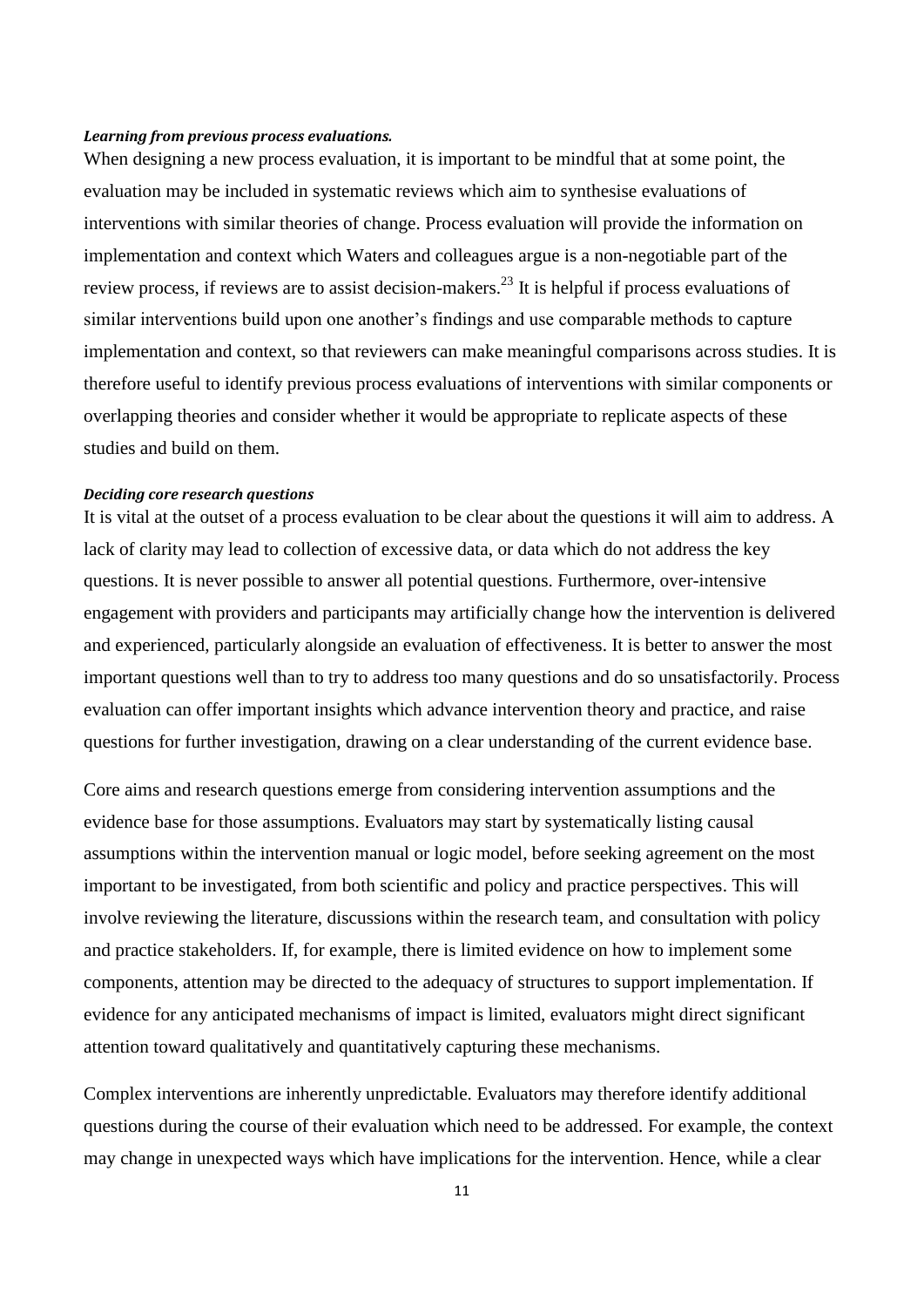focus from the outset is vital, designing process evaluations with sufficient flexibility to allow important emerging questions to be addressed is important.

#### *Selecting methods*

### Commonly used methods in process evaluation

Once core questions are agreed, attention turns to selecting methods. Some common methods adopted by process evaluations are listed below in Figure 3. The merits of each of these methods need to be considered carefully in relation to the research questions. For example, self-completion diaries, audits or questionnaires may be cheap to administer on a large scale, but are subject to reporting biases. Process evaluations usually require a combination of quantitative and qualitative methods. For example, evaluators may need to quantify how much of certain components are implemented, while qualitatively capturing emerging adaptations. Qualitative investigation may allow exploration of participant responses, or pathways which are too complex to be captured quantitatively, and can generate theory regarding how an intervention works. Process evaluation can also use quantitative data to test pre-hypothesised causal pathways.

#### Sampling

A key consideration for process evaluation, particularly where embedded in a large scale trial, is sampling. Interviewing every implementer may lead to overwhelming volumes of data; theoretical saturation may be reached with far fewer interviews. Conducting observations in every site may be prohibitively expensive, and unduly influence implementation. Conversely, there are dangers in collecting data from only a few case study sites, and drawing conclusions regarding the intervention as a whole.<sup>24</sup> Hence, it is useful to combine data on key process variables from all sites/participants, with in-depth data from samples purposively selected along dimensions expected to influence the functioning of the intervention.

### Timing

The intervention, participants' interactions with it, and the contexts in which these are situated may change during the course of an evaluation. Data collected during the early stages of the evaluation may reflect teething problems, rectified as the evaluation progressed. Implementers' perceptions of the intervention, and hence their practices, may change as they begin to receive feedback from the target audience. Hence, collecting data at multiple time-points to capture changes over time may be useful, although consideration needs to be given to whether this can this be done without overburdening respondents, or changing how the intervention is delivered.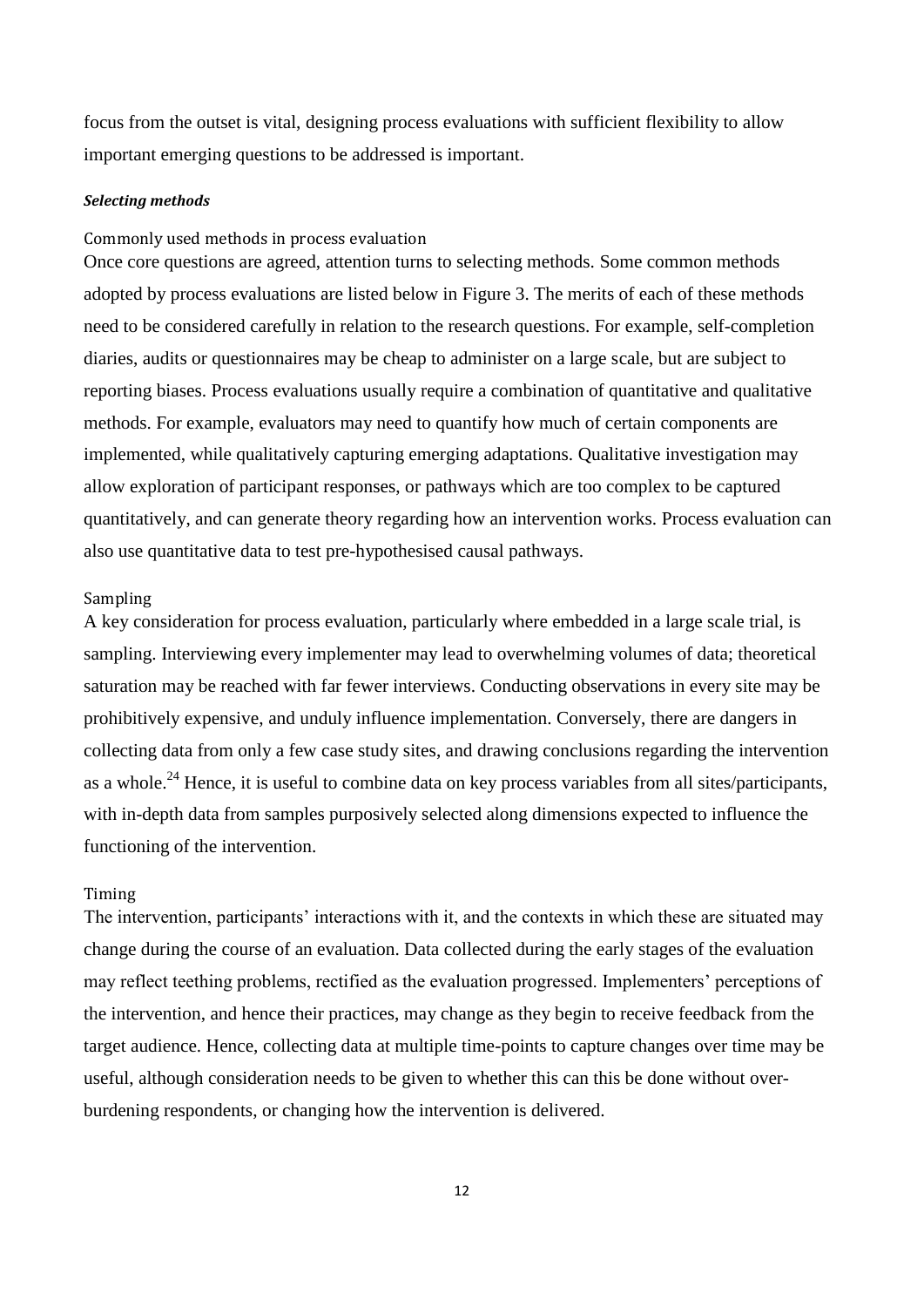#### **Context**

Stakeholder interviews Documentary analysis Qualitative observation Routine monitoring data Quantitative testing of hypothesised moderators



Figure 3: Some commonly used methods for process evaluation

## Analysis

Quantitative analysis will likely begin with descriptive information on measures such as fidelity, dose and reach. Evaluators may also choose to conduct more detailed modelling to explore variations between participants or contexts in terms of process factors such as implementation and reach. Such analysis may start to explain issues such as how inequalities emerge or narrow at each stage of the intervention (i.e. whether the intervention only reaches certain groups, whether some groups are reached but drop out, or whether they complete an intervention but no effects are observed).

The flexibility and depth of qualitative data is a key strength, enabling evaluators to explore complex or unanticipated processes. Ideally, collection and analysis of qualitative data will be an iterative process. On a theoretical level, this means that emerging themes from earlier interviews can be investigated in later interviews. On a practical level, researchers will not complete data collection with a huge amount of data, and a short time for analysis and reporting. The length of time required for thorough analysis of qualitative data should not be underestimated.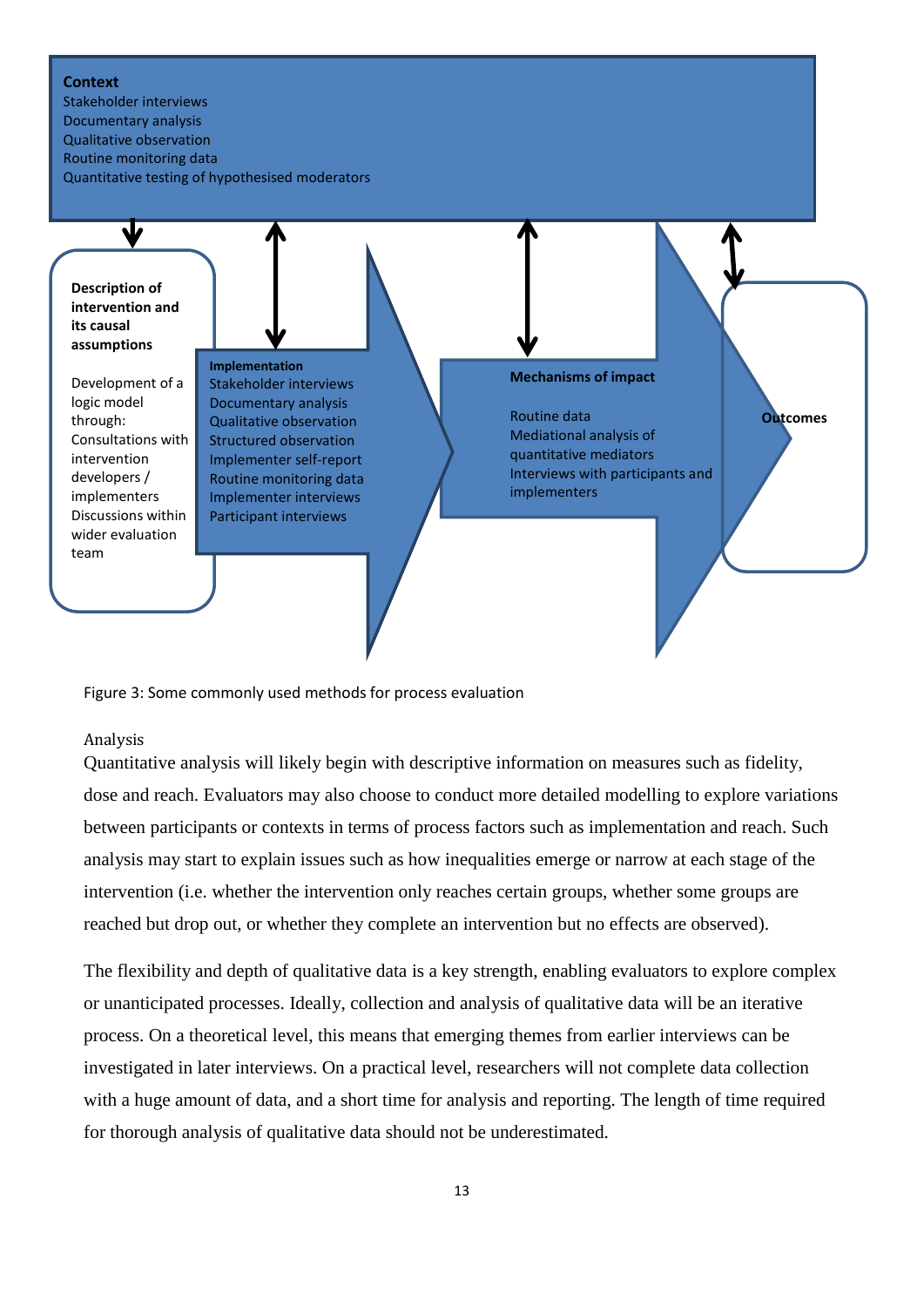Integration of process evaluation findings and findings from other evaluation components Process evaluators should work with those responsible for other aspects of the evaluation to ensure that plans are made for integration from the outset and reflected in how the evaluation is designed. Where quantitative data are collected on process components such as fidelity and dose, hypothesised intermediate mechanisms (mediators) or contextual factors considered likely to influence effectiveness (moderators), it is helpful if these are collected in a way that enables associations with outcomes to be modelled in secondary analyses. Qualitative process analysis may serve predictive or post hoc explanatory functions in relation to outcome evaluation. That is, where analysed prior to outcomes analysis, $^{25}$  they may provide prospective insights into why evaluators might expect to see positive or negative overall intervention effects. Qualitative data may also lead to generation of hypotheses regarding how variability in outcomes may emerge; for example, whether certain groups of participants appear to have responded to intervention better than others. Qualitative process evaluation methods may, in some cases, inform the design of follow-up measures, with quantitative measures integrated into follow-up data collections in order to test emerging hypotheses from qualitative data.

#### **Reporting findings of a process evaluation**

#### *What to report*

Providing guidance on exactly what to report in a process evaluation is challenging because there is no one-size-fits-all method. Evaluators can draw upon a range of existing reporting guidelines relating to the specific methods adopted. A regularly updated database of reporting guidelines for health research is available on the EQUATOR network website [\(http://www.equator](http://www.equator-network.org/home/)[network.org/home/\)](http://www.equator-network.org/home/). Key considerations include reporting relationships between quantitative and qualitative components, and the relationship of the process evaluation with other evaluation components.It is useful to report the theoretical assumptions underlying the intervention and to be explicit about how these informed the selection of questions.<sup>26</sup>

#### *Reporting to wider audiences*

While process evaluation aims to inform incremental development of theory and contribute to a wider evidence base, it will also aim to inform actions of policymakers and practitioners. Hence, reporting findings in lay formats to stakeholders involved in the delivery of the intervention or decisions on its future implementation is vital. Presenting findings at conferences organised by service delivery organisations also offers a means of promoting findings beyond academic circles, providing an opportunity to summarise the evaluation as a whole and highlight links between its components.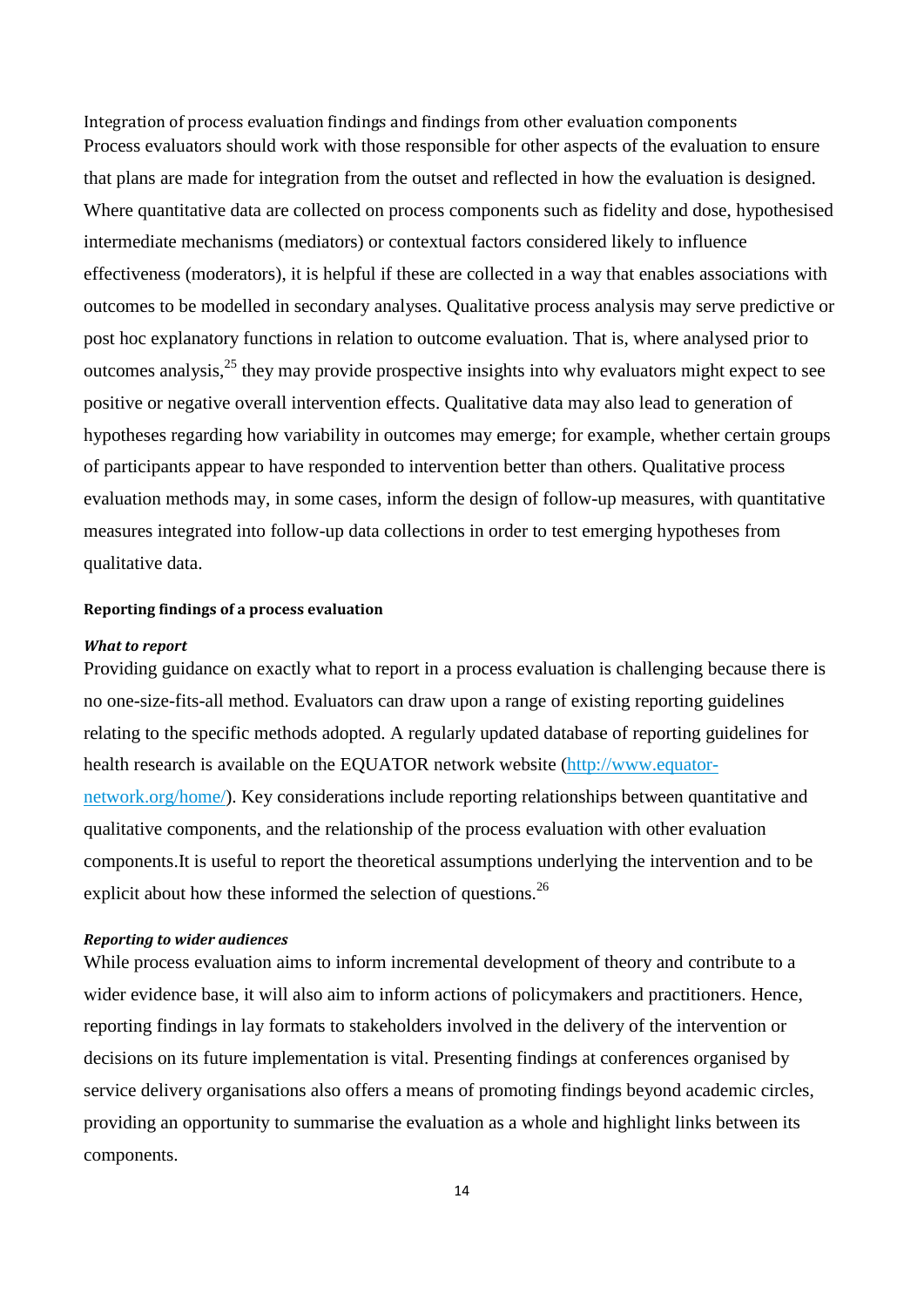#### *Publishing in academic journals*

Comprehensively reporting findings of a process evaluation will often require multiple peerreviewed journal articles. A key challenge is dividing the process evaluation into components that stand alone, while not losing sight of the broader picture. Where process evaluation has been undertaken to interpret trial outcomes, interpretation needs to be clear in the published papers, with process evaluation data linked in discussion to trial outcomes. All journal articles should refer to other articles published from the study or at least to a protocol paper or report, which clarifies the relationship between the components of the evaluation (e.g. outcomes and process evaluation). Emphasising contributions to advancing intervention theory or methodological debates regarding how best to evaluate complex interventions, rather than focusing inwardly on the specifics of the intervention, may ensure that process evaluations have a broader appeal to journal editors.

## **Conclusion**

This summary, and the full guidance [\(http://www.populationhealthsciences.org/MRC-PHSRN-](http://www.populationhealthsciences.org/MRC-PHSRN-Process-evaluation-guidance-final-2-.pdf)[Process-evaluation-guidance-final-2-.pdf\)](http://www.populationhealthsciences.org/MRC-PHSRN-Process-evaluation-guidance-final-2-.pdf), provide assistance in planning, designing and conducting a process evaluation, and reporting its findings. A framework is described for linking the core functions of process evaluation, enabling evaluators to accumulate a picture of the implementation and functioning of a complex intervention in context. It also argues for a systematic approach to designing and conducting process evaluations, drawing on clear descriptions of intervention theory, and identification of the key empirical uncertainties within it. While accepting that each process evaluation will be different, it is hoped that the guidance will assist in thinking through the key decisions which need to be made in relation to planning and conducting a process evaluation.

## **Acknowledgements**

The task of developing this guidance was initiated in large part through discussions at the PHSRN workshop on process evaluation held in the MRC Lifecourse Epidemiology Unit at the University of Southampton in November 2010. Subsequently, it was shaped by an extensive stakeholder consultation process. Full acknowledgments to stakeholders who provided feedback on drafts of the guidance are provided in the full document. We are grateful to the MRC Population Health Sciences Research Network for funding the work (PHSRN45), and for the assistance and endorsement of the MRC Population Health Sciences Group, the MRC Methodology Research Panel and the NIHR Evaluation, Trials and Studies Coordinating Centre.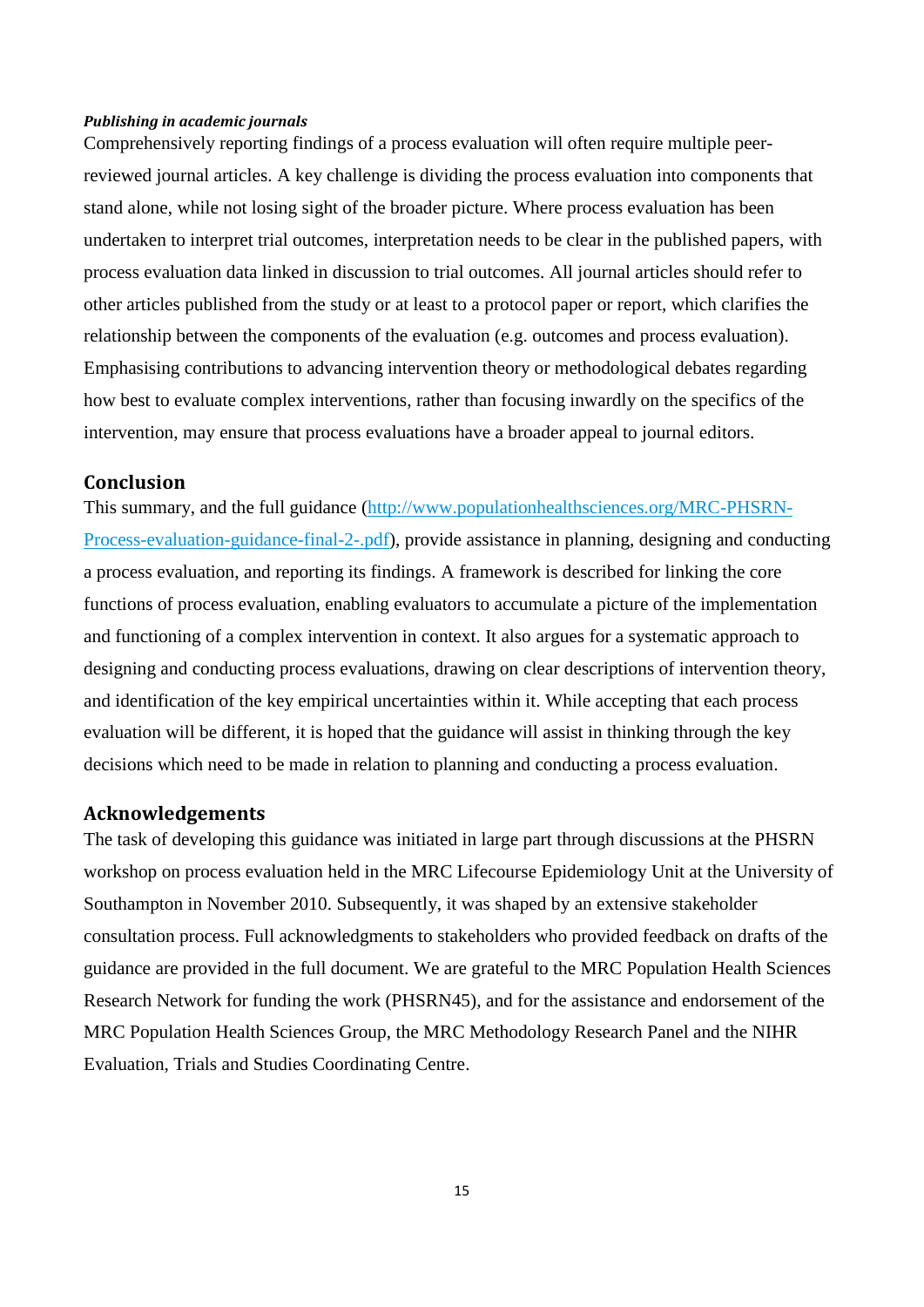## **References**

- 1. Craig P, Dieppe P, Macintyre S, et al. Developing and evaluating complex interventions: the new Medical Research Council guidance. BMJ 2008;**337**:a1655.
- 2. Keshavarz N, Nutbeam D, Rowling L, et al. Schools as social complex adaptive systems: a new way to understand the challenges of introducing the health promoting schools concept. Social science & medicine (1982) 2010;**70**(10):1467.
- 3. Alan S, Penelope H, Lisa G. Complex interventions or complex systems? Implications for health economic evaluation. BMJ 2008;**336**(7656):1281-83.
- 4. Campbell M, Fitzpatrick R, Haines A, et al. Framework for design and evaluation of complex interventions to improve health. British Medical Journal 2000;**321**:694-96.
- 5. Craig P, Dieppe P, Macintyre S, et al. Developing and evaluating complex interventions: new guidance: Medical Research Council, 2008.
- 6. Moore G, Audrey S, Barker M, et al. Process evaluation in complex public health intervention studies: the need for guidance. Journal of epidemiology and community health 2014;**68**(2):101-02.
- 7. Steckler A, Linnan L, editors. *Process evaluation for public health interventions and research*. San Francisco: Jossey-Bass, 2002.
- 8. Moore GF, Raisanen L, Moore L, et al. Mixed-method process evaluation of the Welsh National Exercise Referral Scheme. Health Education 2013;**113**(6):476-501.
- 9. Hawe P, Shiell A, Riley T. Complex interventions: how "out of control" can a randomised controlled trial be? British Medical Journal 2004;**328**(7455):1561-63.
- 10. Bumbarger B, Perkins D. After randomised trials: issues related to dissemination of evidencebased interventions. Journal of Children's Services 2008;**3**(2):55-64.
- 11. Carroll C, Patterson M, Wood S, et al. A conceptual framework for implementation fidelity. Implementation Science 2007;**2**(1):40.
- 12. Montgomery P, Underhill K, Gardner F, et al. The Oxford Implementation Index: a new tool for incorporating implementation data into systematic reviews and meta-analyses. Journal of Clinical Epidemiology 2013;**66**(8):874-82.
- 13. Pawson R, Tilley N. *Realistic evaluation*. London: Sage, 1997.
- 14. Grant A, Treweek S, Dreischulte T, et al. Process evaluations for cluster-randomised trials of complex interventions: a proposed framework for design and reporting. Trials 2013;**14**(1):15.
- 15. Bonell C, Fletcher A, Morton M, et al. Realist randomised controlled trials: a new approach to evaluating complex public health interventions. Social Science & Medicine 2012.